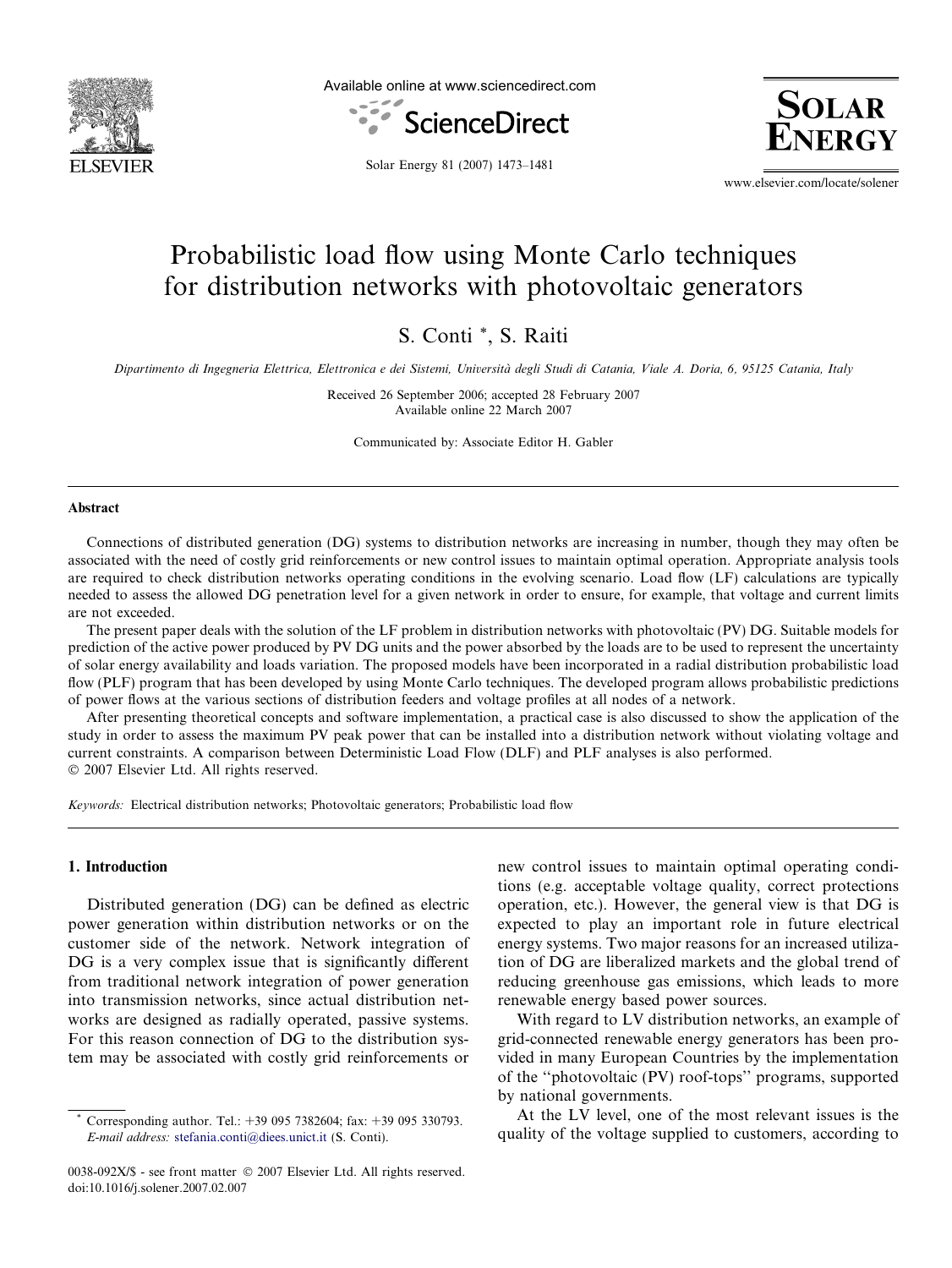### Nomenclature

- [A] network incidence matrix, dimension is  $(n \times n)$
- $[I]$ vector of the node currents, dimension  $(n \times 1)$
- $[J]$ vector of the branch currents, dimension  $(n \times 1)$
- $[Z]$  network complex impedance matrix, dimension  $(n \times n)$
- $|Z_{\rm b}|$  diagonal matrix whose elements are the complex impedances of the corresponding branches, dimension  $(n \times n)$
- complex power at node  $i$
- voltage phasor at node  $i$
- current phasor at node  $i$  $\frac{\overline{S}_i}{\overline{V}_i}$ <br> $\frac{\overline{I}_i}{\overline{I}_i^*}$ <br> $\frac{\overline{I}_i}{P_i}$
- complex conjugate of  $\overline{I}_i$
- net real power at node  $i$
- $Q_i$  net reactive power at node i
- $P_{Li}$  and  $Q_{Li}$  real and reactive power absorbed by the load at node i
- $P_{Gi}$  and  $Q_{Gi}$  real and reactive power delivered by the generators at node i
- $R_{ij}$  and  $X_{ij}$  real and imaginary part of  $\overline{Z}_{ij}$ , which is the generic element of matrix  $[Z]$
- $r$  and  $x$  line resistance and reactance per kilometre
- $V_{\text{min}}$  and  $V_{\text{max}}$  minimum and maximum voltage values allowed by EN 50160
- 
- $I_{\text{max}}$  line current carrying capacity<br>  $P_L$  random variable "load deman<br>  $\overline{P}_L$  mean value of  $P_L$ random variable "load demand"
- mean value of  $P_L$
- $\sigma$  standard deviation of  $P_L$ <br> $k_t$  random variable "hourly
- $k_t$  random variable "hourly clearness index"<br> $k_{tu}$  upper bound for  $k_t$
- $k_{tu}$  upper bound for  $k_t$ <br>**C**,  $\lambda$  parameters of the j
- parameters of the probability density function for  $k_t$
- $I_t$  random variable "irradiance on an horizontal plane''
- $I<sub>0</sub>$  random variable "extraterrestrial total solar irradiance''

the European Standard EN 50160 ([European Standard EN](#page--1-0) [50160, 1999\)](#page--1-0), especially in terms of possible overvoltage caused by connection of generators [\(Conti et al., 2003a,b\)](#page--1-0).

Appropriate load-flow (LF) calculations are needed to assess the allowed DG penetration level for a given network in order to ensure that the maximum voltage at the point of common coupling (PCC) and lines current carrying capacity are not exceeded ([Conti et al., 2003c\)](#page--1-0).

However, when connection of generators based on renewable energy (such as solar energy) is considered, it is not possible to achieve a realistic evaluation of where and when overvoltages may occur by simply using traditional deterministic LF (DLF) analysis. In fact, this analysis (recalled in Section [2\)](#page--1-0) is normally based on some selected combinations of consumer loads and PV power productions. Consequently, it does not take into account the statistical variation of loads and solar radiation.

- $I_{\beta}$  random variable "irradiance on a surface with inclination  $\beta$  to the horizontal plane"
- $P_{\text{pv}}$  random variable "power output of the PV system''
- $A_C$  PV array surface area
- $\eta$  efficiency of the PV system in realistic reporting conditions (RRC)
- $\delta$  declination angle
- $\rho$  reflectance of the ground
- $\phi$  latitude
- $\omega$  hour angle
- $\omega_s$  sunset hour angle
- $P_{\text{PVpeak}}$  total photovoltaic peak power installed in the network
- $P_{\text{PVpeak}(\text{max})\text{DLF}}$  maximum value of  $P_{\text{PVpeak}}$  that can be installed in the network without violating voltage and current constraints calculated by means of a DLF
- $P_{\text{PVpeak(max)}PLF}$  maximum value of  $P_{\text{PVpeak}}$  that can be installed in the network without violating voltage and current constraints calculated by means of a PLF
- P<sub>LTOT</sub> network overall contractual load
- $\mu_{\text{OV}}$  yearly average number of hours with overvoltage
- $\sigma_{\rm OV}$  yearly average standard deviation of the number of hours with overvoltage
- $\mu_{\text{UV}}$  yearly average number of hours with undervoltage
- $\sigma_{UV}$  yearly average standard deviation of the number of hours with undervoltage
- $\mu_{\rm OC}$  yearly average number of hours with overcurrent
- $\sigma_{OC}$  vearly average standard deviation of the number of hours with overcurrent

Then, to solve this problem, the paper presents a probabilistic load flow (PLF), based on Monte Carlo techniques, for radial distribution networks with PV DG (Section [3](#page--1-0)). The procedure incorporates suitable models for the active power produced by PV DG units and the power absorbed by the loads in order to represent the uncertainty for solar energy availability and load variation.

In Section [4](#page--1-0) the development of a software tool to implement the method proposed will be presented in order to assess voltages and currents in a distribution network, calculated hour by hour throughout a year. Then, the application to a practical case study will be discussed to show the results of the proposed method. In particular, the results obtained by the DLF (Section [6\)](#page--1-0) and the PLF (Section [7](#page--1-0)) applied to a realistic LV distribution network with PV DG (described in Section [5](#page--1-0)) will be compared. The two LF analyses will be used to assess the maximum